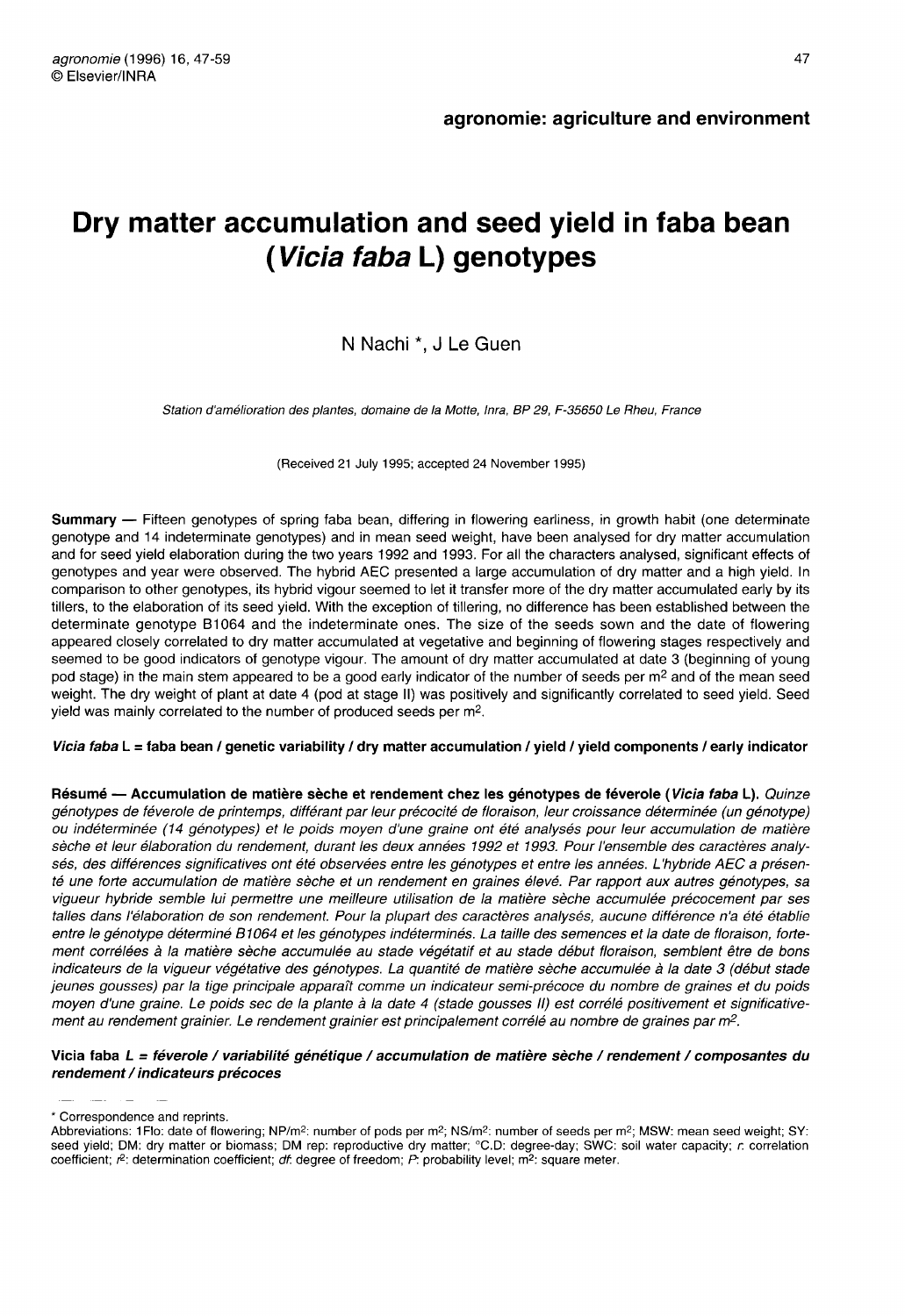## INTRODUCTION

Faba bean (Vicia faba L) seeds represent a valuable source of protein, especially for animal feeding as their protein content ranges from 25 to 35% of dry matter. However, the seed yield of the presently available faba bean cultivars is unreliable. One of the main expressions of yield instability is excessive flower and pod abortion, which can reach up to 87% of the number of flowers (Kambal, 1969; Gates et al, 1983).

One factor responsible for the high frequency of abortions is the competition for assimilates between vegetative and reproductive compartments. This competition is the result of an excessive vegetative development and the overlapping of the vegetative and reproductive phases, which is long in the indeterminate cultivars of faba bean (Jaquiéry and Keller, 1978; Chapman et al, 1979; Bond, 1986). In order to reduce the competition between vegetative and reproductive growth during pod filling, recent approaches have included the development of alternative types of plant with a strong emphasis on determinate growth habit (Berthelem et al, 1984; Bond, 1986; Stützel and Aufhammer, 1992). A determinate form of faba bean is based on the ti (terminal inflorescence) mutation (Sjödin, 1971). Its terminal inflorescence induces an earlier termination of the elongation of each stem, which may shorten the growth period. In this type of plant, intra-plant competition for assimilates between reproductive and vegetative organs is then dramatically limited in favour of pod setting and seed fitting (Filippetti et al, 1983; Berthelem et al, 1984; Koscielniak et al, 1990; Stützel and Aufhammer, 1992).

Another way to increase seed yield stability would be to select early flowering types. This would let the plants complete the very long reproductive phase before the climatic conditions (high temperatures and hydric stress) become too drastic. The climatic conditions induce excessive abortions of reproductive organs (Poulsen, 1974; Magyarosi and Sjödin, 1976; Le Guen, 1990).

A change in the architecture and in the flowering earliness of faba bean plants may also affect seed yield. However, the determinate genotypes presently available yield less than the indeterminate ones, and early flowering genotypes also produce less than late flowering ones (Saxena et al, 1986; Bond, 1987; Pilbeam et al, 1989a). In several grain legumes, it has also been demonstrated that increased seed yields of improved cultivars may be obtained through an increase in total biomass production or through changes in

the partitioning of dry matter between vegetative and reproductive organs (in soybean: Egli et al, 1985; Lejeune-Henaut, 1992; peas: Turc, 1988; Dumoulin, 1994; and lupins: Duthion et al, 1987a; Julier et al, 1993).

The objective of the present study was to determine some early indicators of yield and/or yield components, which could be used in breeding programmes. First, dry matter accumulation in different organs was analysed during the growth period for different spring faba bean genotypes, characterized by indeterminate and determinate growth and by flowering types. Then, seed yield and yield components were investigated. Finally, relationships between total dry matter accumulated during the growing period and seed yield were analysed.

## MATERIALS AND METHODS

Fifteen spring-sown faba bean genotypes (V faba L), differing in flowering earliness, growth habit and mean seed weight were used in this study. The main characteristics of these genotypes are summarized in table I.

Field trials were conducted in France at Station d'amélioration des plantes, INRA, Rennes, in a clay silt soil with pH 6, and an available soil water capacity (SWC) of 90 mm within the rooting zone. From March to August 1992 the total precipitation was 284 mm, and 209.5 mm from March to August 1993. Rain was regularly distributed through the 1992 growing period with a slight water deficit at the very end of maturation, but during 1993 water deficit occurred earlier and was more severe.

The experimental design was a randomized complete block with three replications. The genotypes were sown in 15-row plots (3 m long x 0.45 m between rows), at a plant density of 10 plant/m<sup>2</sup>, to avoid strong The experimental design was a randomized com-<br>plete block with three replications. The genotypes were<br>sown in 15-row plots (3 m long x 0.45 m between<br>rows), at a plant density of 10 plant/m<sup>2</sup>, to avoid strong<br>competition competition between genotypes. This density was obtained after hand-thinning the plots at the three-leaf stage. Sowing dates were 8/3/92 and 9/3/93 and emergence dates were 30/3/92 and 25/3/93

During both growing seasons, five samplings of five plants per plot were made for each cultivar. The first sampling occurred at the five-leaf stage (date 1) and the second one at the beginning of flowering (date 2). The third sampling (date 3) was made when young pods on the first reproductive node on main stem were 2 cm long (pods at stage I). Then, when the pods reached 5 cm during the seed-filling phase (pods at stage II), the fourth sampling was made (date 4). These two stages correspond to the stages described by Poulsen (1977). The final sampling was made at full maturity (date 5). For each sampling plant, main stem and basal branches (tillers) were separated. Then, leaves and reproductive organs of the main stem, including flower buds, flowers and pods at stages I and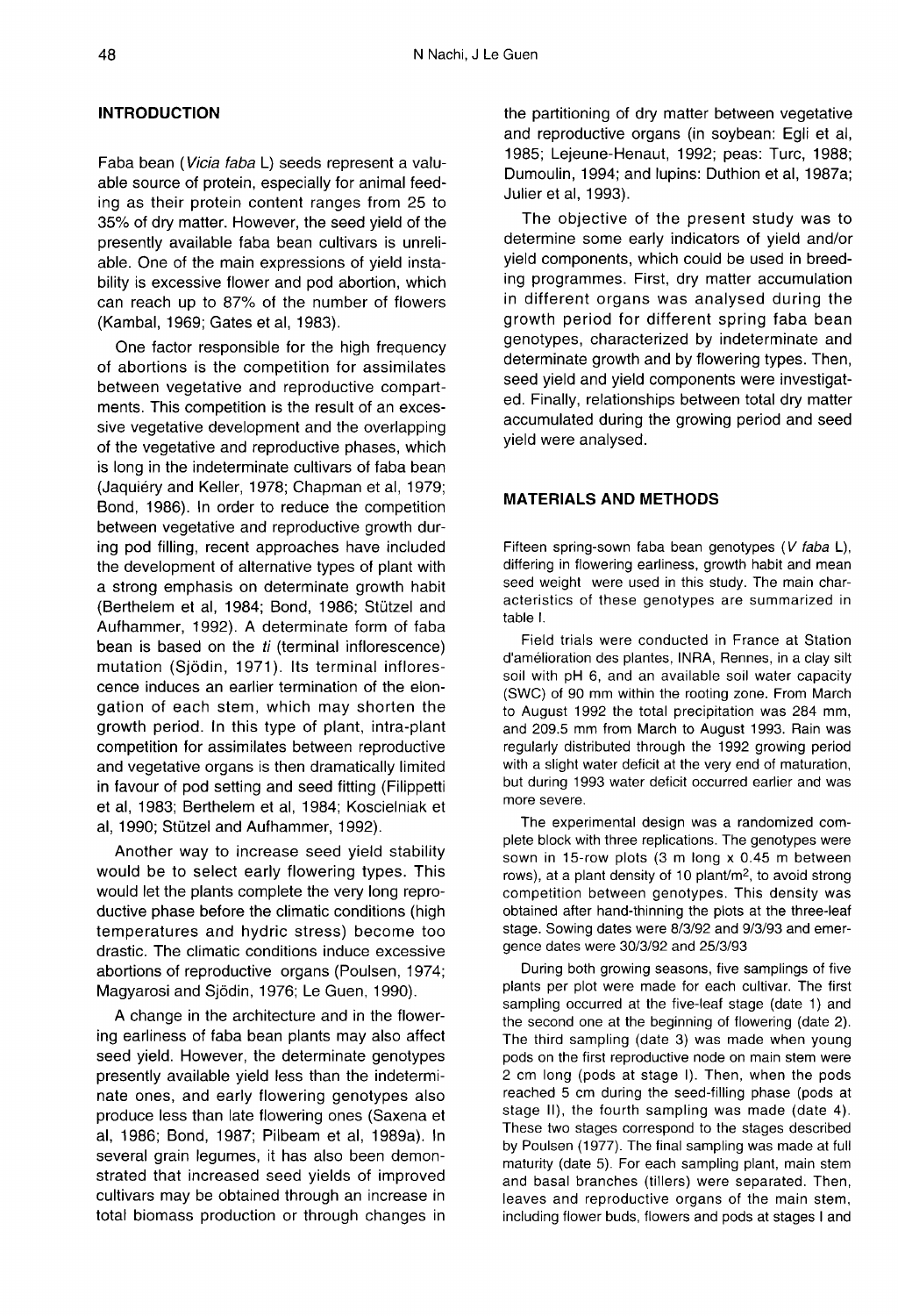Table I. Characteristics of V faba L genotypes used in this study (GEVES, 1994).

| Genotype      | Breeder                 | Registration<br>year | Type of<br>genotype |                           |                          |           | Physiological and agronomic characteristic |
|---------------|-------------------------|----------------------|---------------------|---------------------------|--------------------------|-----------|--------------------------------------------|
|               |                         |                      |                     | Earliness of<br>flowering | Plant habit              | Tillerina | Mean seed weight (g)<br>at 0% moisture*    |
| <b>AEC</b>    | INRA(F)                 |                      | Three-way hybrid    | Medium                    | Indeterminate            | Weak      | 0.51                                       |
| Albatross     | Lembke (D)              | 1990                 | Synthetic           | Early                     | Indeterminate            | Weak      | 0.56                                       |
| Alfred        | Cebeco (NL)             | 1982                 | Population          | Early                     | Indeterminate            | Weak      | 0.58                                       |
| Bartiny       | Barenburg (NL)          | 1990                 | Synthetic           | Early                     | Indeterminate            | Weak      | 0.59                                       |
| Blandine      | INRA $(F)$              | 1985                 | Population          | Very early                | Indeterminate Medium     |           | 0.48                                       |
| Cagnotte      | Blondeau (F)            | 1985                 | Synthetic           | Medium                    | Indeterminate            | Weak      | 0.52                                       |
| Exelle        | Breeding station (B)    | 1983                 | Synthetic           | Semi-late                 | Indeterminate            | Weak      | 0.33                                       |
| Gryf          | Saint Szczecin (PL)     | 1988                 | Synthetic           | Semi-late                 | Indeterminate            | Weak      | 0.48                                       |
|               | Tourneur (F)            |                      |                     |                           |                          |           |                                            |
| <b>HG115N</b> | INRA(F)                 |                      | Line                | Medium                    | Indeterminate            | Weak      | 0.85                                       |
| Karna         |                         |                      | Synthetic           | Medium                    | Indeterminate            | Weak      | 0.35                                       |
| Minica        |                         |                      | Synthetic           | Early                     |                          | Weak      | 0.91                                       |
| Pistache      | Joordens (NL)           | 1989                 | Synthetic           | Early                     | Indeterminate            | Weak      | 0.64                                       |
| B1064         |                         |                      | Synthetic           | Semi-early                | Determinate              | High      | 0.38                                       |
| Toret         | Nickerson (NL)          | 1988                 | Synthetic           | Semi-early                | Indeterminate            | Weak      | 0.50                                       |
| Troy          | Nordd-Pflanzenzucht (D) | 1985                 | Synthetic           |                           | Semi-early Indeterminate | Weak      | 0.49                                       |

\* Lots of seed used for both years of experiment.

II, were also separated. Dry weights were obtained after oven drying at  $80 \pm 5$  °C for 48 h.

For both seasons, border rows were discarded and For both seasons, border rows were discarded and<br>a sub-plot (1 m<sup>2</sup>) was combined in each plot at maturiafter oven drying at 80  $\pm$  5 °C for 48 h.<br>
For both seasons, border rows were discarded and<br>
a sub-plot (1 m<sup>2</sup>) was combined in each plot at maturi-<br>
ty. Number of pods per square meter (NP/m<sup>2</sup>), number<br>
of seeds per For both seasons, border rows were discarded and<br>a sub-plot (1 m<sup>2</sup>) was combined in each plot at maturi-<br>ty. Number of pods per square meter (NP/m<sup>2</sup>), number<br>of seeds per m<sup>2</sup> (NS/m<sup>2</sup>), mean seed weight (NSW)<br>and seed and seed yield were calculated.

At each sampling date, data related to dry matter, yield and its components were analysed using the mean value of the five plants. Variance analysis of the genotype plot means was conducted for both years pooled. After a significant  $F$ , this analysis of variance was followed by the Neuman and Keuls (SNK) test at the 5% level for ranking means of genotypes. When the genotype x year interaction was not significant, only the mean obtained for both years is presented; when the interaction was significant, the ranking of the genotypes is presented for each year.

## RESULTS

#### Biomass production

For 1992 and 1993, total dry matter accumulation per unit area increased with time until date 4 and then began to decline. At each sampling date a significant difference was found between the two years for the total amount of biomass accumulated per square meter, while no genotype x year interaction was detected for any sampling date (table II). The total dry matter per  $m<sup>2</sup>$  was greater in 1993 than in 1992 at dates 1 and 2 and lower by about 37% at dates 3 to 5 (table III). For both seasons, the maximum total biomass per  $m<sup>2</sup>$  was reached at date 4. The important decrease in dry matter between dates 4 and 5 was accounted for mainly by losses of leaves and tillers before the last sampling. Abortion of reproductive organs may be an additional factor.

For each sampling date, significant differences  $(P < 0.001)$  in the amount of dry matter per m<sup>2</sup> were found between genotypes (table II). From date 1 to 4, Minica accumulated more dry matter than Troy, but also showed the most significant decrease in dry matter between dates 4 and 5 (table IV). During the growing period Karna, followed by Troy, showed a more constant dry matter accumulation contrasting with B1064. This genotype presented lower values from dates 1 to 2, then showed higher values from dates 3 to 4 and finally, at date 5, lost about 67% of its stored dry matter.

At date 1, total dry matter per  $m<sup>2</sup>$  was greater in large-seeded genotypes (HG115N and Minica) whose mean seed weight was  $\geq 0.91$  g, than in small-seeded genotypes (B1064, Exelle and Karna) whose seed mean weight was  $\leq 0.38$  g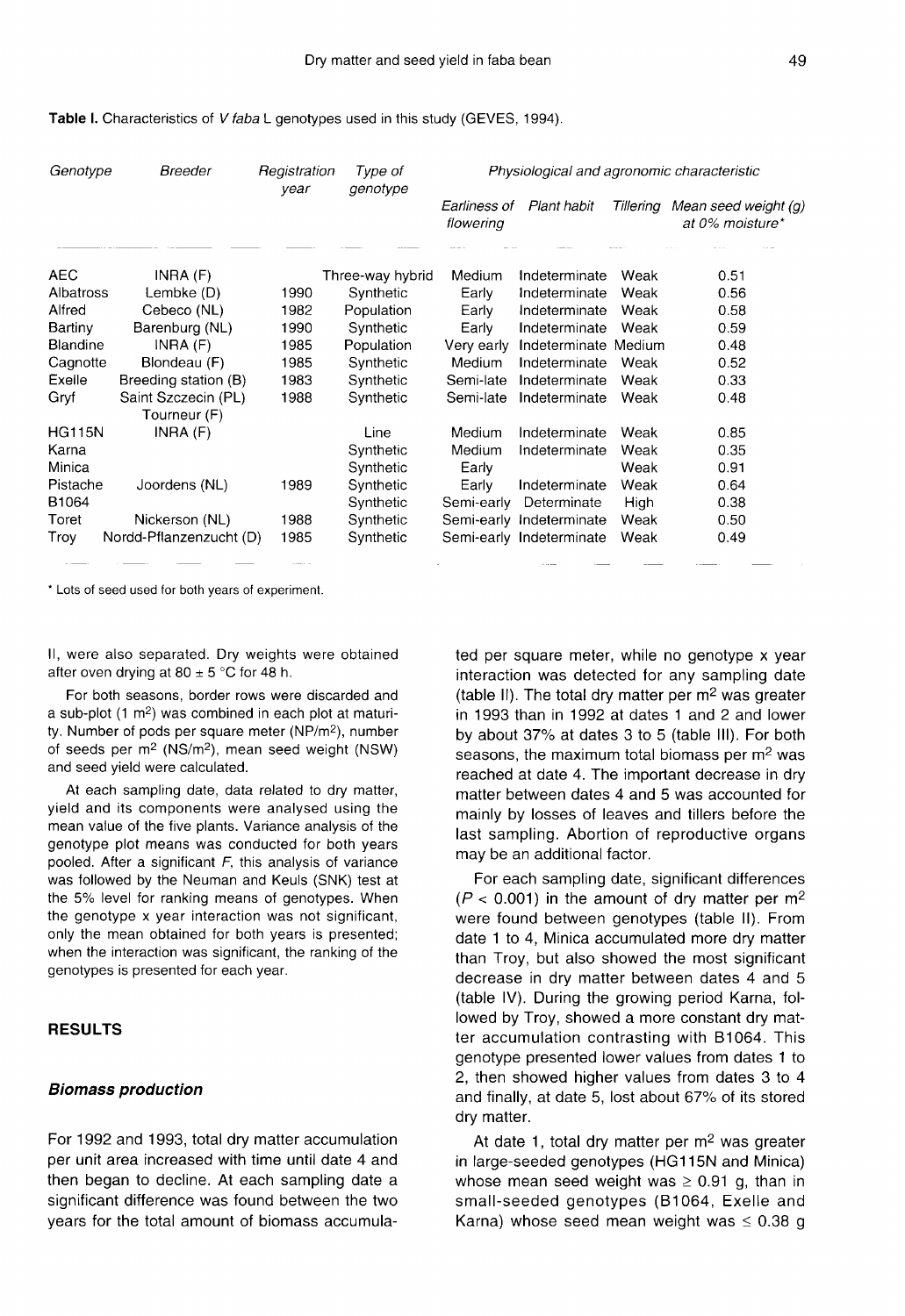Table II. Analysis of variance of total dry matter accumulated by square meter (DM/m<sup>2</sup>) at five sampling dates for 15 genotypes and for two seasons (1992 and 1993).

| Source of variation         | df                      | Mean square  | F value | P > F  |
|-----------------------------|-------------------------|--------------|---------|--------|
| Date 1                      |                         |              |         |        |
| Genotype                    | 14                      | 41.46        | 3.69    | 0.0001 |
| Year                        | $\mathbf{1}$            | 176.40       | 15.70   | 0.0001 |
| Block (year)                | $\overline{\mathbf{4}}$ | 16.03        | 1.42    | 0.1629 |
| Genotype x year interaction | 14                      | 7.78         | 0.68    | 0.6140 |
| Error                       | 56                      | 11.23        |         |        |
| $CV = 28.79\%$              |                         |              |         |        |
| Date 2                      |                         |              |         |        |
| Genotype                    | 14                      | 412.32       | 1.95    | 0.0395 |
| Year                        | 1                       | 21 591.51    | 102.32  | 0.0001 |
| Block (year)                | 4                       | 52.21        | 0.25    | 0.7817 |
| Genotype x year interaction | 14                      | 179.42       | 0.85    | 0.6139 |
| $CV = 26.55%$               | 56                      | 211.03       |         |        |
| Date 3                      |                         |              |         |        |
| Genotype                    | 14                      | 8 941.16     | 2.19    | 0.0045 |
| Year                        | 1                       | 169 694.04   | 41.50   | 0.0001 |
| Block (year)                | 4                       | 3559.21      | 0.87    | 0.4747 |
| Genotype x year interaction | 14                      | 1786.14      | 0.44    | 0.9757 |
| Error                       | 56                      | 4 088.55     |         |        |
| $CV = 25.08%$               |                         |              |         |        |
| Date 4                      |                         |              |         |        |
| Genotype                    | 14                      | 20 100.28    | 2.90    | 0.0024 |
| Year                        | 1                       | 1 390 792.71 | 200.70  | 0.0001 |
| Block (year)                | 4                       | 5940.45      | 0.86    | 0.4754 |
| Genotype x year interaction | 14                      | 6 431.12     | 0.93    | 0.7504 |
| Error                       | 56                      | 6929.80      |         |        |
| $CV = 17.82%$               |                         |              |         |        |
| Date 5                      |                         |              |         |        |
| Genotype                    | 14                      | 67 111.90    | 5.03    | 0.0001 |
| Year                        | 1                       | 95 591.51    | 7.17    | 0.0021 |
| Block (year)                | 4                       | 2970.22      | 0.22    | 0.7859 |
| Genotype x year intraction  | 14                      | 4 387.94     | 0.33    | 0.9874 |
| Error                       | 56                      | 13 339.27    |         |        |
| $CV = 17.82%$               |                         |              |         |        |

Table III. Total dry matter accumulated per  $m^2$  (g/m<sup>2</sup>) at five sampling dates during the 1992 and 1993 seasons.

| Date<br><b>CONTRACTOR</b> | $\sim$ $\sim$<br>the same company of the<br>the state of the state of the | 1992                                                               | 1993                                                       |                                                                                                                                                                          |
|---------------------------|---------------------------------------------------------------------------|--------------------------------------------------------------------|------------------------------------------------------------|--------------------------------------------------------------------------------------------------------------------------------------------------------------------------|
|                           | Mean<br>---<br>the contract of the contract of the contract of the con-   | the company of the com-<br>the company of the company of the<br>SE | $\cdots \cdots \cdots \cdots \cdots \cdots$<br>$-$<br>Mean | a contract the con-<br>$\mathcal{L}_{\mathcal{A}} = \mathcal{L}_{\mathcal{A}} = \mathcal{L}_{\mathcal{A}} = \mathcal{L}_{\mathcal{A}} = \mathcal{L}_{\mathcal{A}}$<br>SE |
| 1                         | 10.10                                                                     | the contract complete the contract of<br>.<br>1.60                 | the state of the state of the state of the<br>21.95        | the commission of<br>1.01                                                                                                                                                |
| 2                         | 95.68                                                                     | 10.79                                                              | 117.64                                                     | 8.66                                                                                                                                                                     |
| 3                         | 684.46                                                                    | 50.65                                                              | 419.46                                                     | 25.30                                                                                                                                                                    |
| 4                         | 1 093.08                                                                  | 54.78                                                              | 672.94                                                     | 40.50                                                                                                                                                                    |
| 5                         | 771.02                                                                    | 59.71                                                              | 487.04                                                     | 30.25                                                                                                                                                                    |

SE: standard error.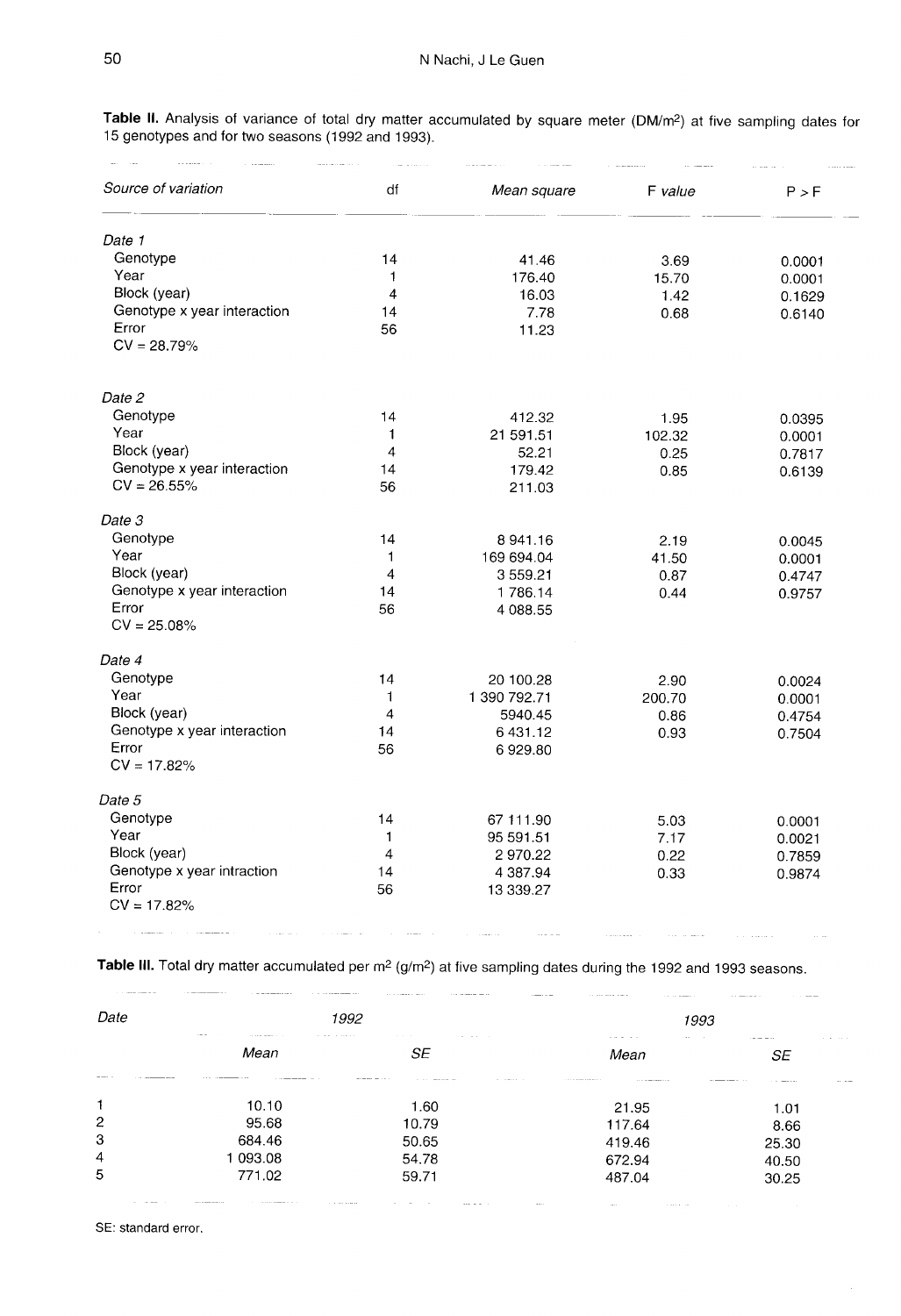| Genotype      | Date                     |                     |                      |                       |                     |  |  |  |
|---------------|--------------------------|---------------------|----------------------|-----------------------|---------------------|--|--|--|
|               |                          | $\overline{c}$      | 3                    | 4                     | 5                   |  |  |  |
|               |                          |                     |                      |                       |                     |  |  |  |
| AEC.          | $18.40^{\text{ab}\star}$ | 135.88 <sup>a</sup> | 595.38 <sup>bc</sup> | 968.30 <sup>b</sup>   | 960.30 <sup>a</sup> |  |  |  |
| Albatross     | 17.25abc                 | 129.54 <sup>b</sup> | 514.08bc             | 949.04bc              | 590.20 <sup>d</sup> |  |  |  |
| Alfred        | $18.35^{ab}$             | 110.84 <sup>b</sup> | 521.58 <sup>bc</sup> | 987.00 <sup>b</sup>   | 808.30 <sup>b</sup> |  |  |  |
| Bartiny       | 16.65abc                 | 106.14 <sup>b</sup> | 537.48 <sup>bc</sup> | 873.66 <sup>c</sup>   | 725.00°             |  |  |  |
| Blandine      | $15.55^{bc}$             | 122.02 <sup>b</sup> | 565.54 <sup>bc</sup> | 703.30 <sup>d</sup>   | 445.72de            |  |  |  |
| Cagnotte      | 14.62bc                  | 113.16 <sup>b</sup> | 573.82bc             | 915.00bc              | 810.00 <sup>b</sup> |  |  |  |
| Exelle        | 10.35 <sup>cd</sup>      | 90.70 <sup>c</sup>  | 421.84 <sup>d</sup>  | 899.34c               | 735.94 <sup>b</sup> |  |  |  |
| Gryf          | $14.55^{bc}$             | 93.48 <sup>c</sup>  | 474.30 <sup>c</sup>  | 836.88bd              | 700.70°             |  |  |  |
| <b>HG115N</b> | 23.24a                   | 88.10 <sup>c</sup>  | 571.50 <sup>bc</sup> | 927.34bc              | 530.00 <sup>d</sup> |  |  |  |
| Karna         | 12.85 <sup>c</sup>       | 84.10 <sup>c</sup>  | 421.28 <sup>d</sup>  | 937.86 <sup>bc</sup>  | 658.32cd            |  |  |  |
| Minica        | 23.52a                   | 141.88ª             | 731.68 <sup>a</sup>  | 1 026.54 <sup>a</sup> | 500.70 <sup>d</sup> |  |  |  |
| Pistache      | 17.52abc                 | 108.24 <sup>b</sup> | 675.24 <sup>b</sup>  | 836.88cd              | 493.30 <sup>d</sup> |  |  |  |
| B1064         | 10.56 <sup>cd</sup>      | 81.62 <sup>cd</sup> | 728.44a              | 1 021.70 <sup>a</sup> | 435.00 <sup>e</sup> |  |  |  |
| Toret         | 16.26abc                 | 111.48 <sup>b</sup> | 491.64 <sup>c</sup>  | 677.94 <sup>d</sup>   | 446.70de            |  |  |  |
| Troy          | 10.75 <sup>cd</sup>      | 87.30 <sup>c</sup>  | 455.80 <sup>c</sup>  | 693.3 <sup>d</sup>    | 600.14 <sup>c</sup> |  |  |  |
| Mean          | 16.02                    | 106.95              | 551.97               | 883.6                 | 629.35              |  |  |  |
| <b>SE</b>     | 1.03                     | 19.31               | 8.94                 | 6.34                  | 10.50               |  |  |  |

## Table IV. Dry matter accumulated per square meter (g/m<sup>2</sup>) at five sampling dates over two years.

\* Values followed by the same letter are not significantly different at the 5% probability level. SE: standard error.

 $(r = 0.760, P < 0.001)$ . At date 2 in both years, the main differences in total dry matter accumulated between genotypes appeared to be related to differences in flowering dates (fig 1). The late flowering genotypes, such as Karna, Exelle, B1064 and Troy, accumulated less total dry matter per  $m<sup>2</sup>$  than the early flowering genotypes, such as AEC, Albatross, Blandine and Minica. It is notable that the HG115N line differed from the other genotypes by exhibiting particularly stable total dry matter accumulation.

Correlation coefficients of total dry matter of reproductive organs at harvest (date 5) and total dry matter accumulated by the plant and by different parts of the plant during growing phases, for the 15 genotypes and for each year of the experiment, are given in table V. For both years the relationships between the characteristics were similar. No significant correlation was found between the dry matter accumulated by the plant, or by different parts of the plant, at date 1 and the dry matter of the reproductive organs at date 5. The total dry matter of the reproductive organs at date 5 was positively correlated with the dry matter of the main stem from dates 2 to 5 and with the dry matter accumulated by the plants at dates 4 and 5. Strong correlations were found between

the dry matter of the main stem from dates 2 to 5 and the dry matter of the reproductive organs at date 5. Dry weights of tillers from dates 2 to 3 were negatively correlated with the dry weight of the reproductive organs at date 5. However, for hybrid AEC, the high accumulation of dry matter in the tillers was not linked to the total dry matter accumulated by its reproductive organs at date 5 (fig 2). A strong relationship was found between the biomass of the reproductive organs at dates 4 and 5.

#### Seed yield and components of yield

The seed yield (t ha<sup>-1</sup>) and the numbers of seeds and pods per m2 were significantly different between years (table VI). Significantly higher values, except for mean seed weight, were obtained for seed yields and its components in the first year of experiment than in the second (table VII). The number of pods per  $m<sup>2</sup>$  were only reduced by 22%. No significant interaction between genotype and year was found for seed yield or its components (table VI).

Seed yield varied among genotypes: the top yielding genotypes, hybrid AEC, followed by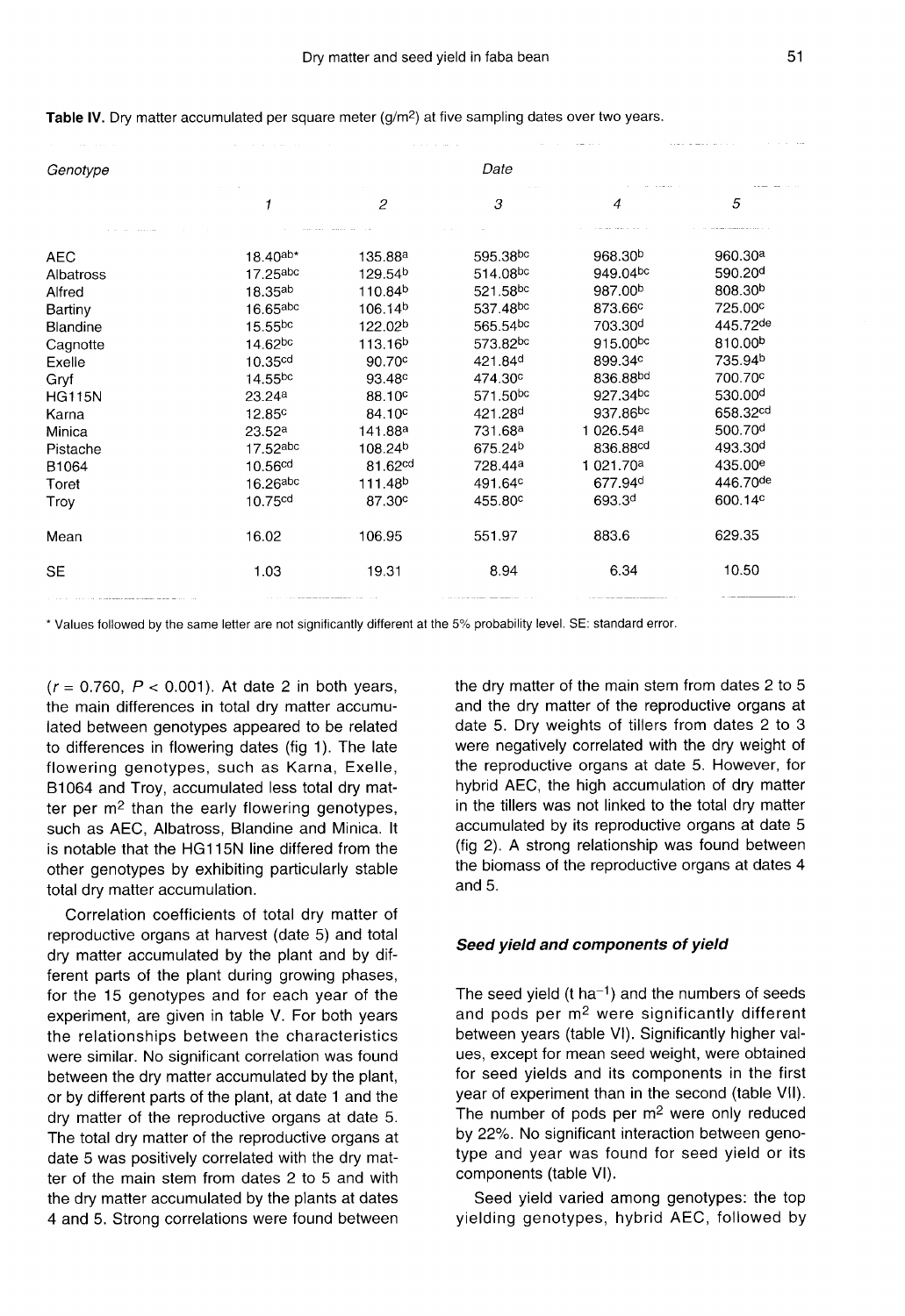Alfred (3.7 t ha<sup>-1</sup>), significantly outyielded<br>Blandine (2.3 t ha<sup>-1</sup>) (table VIII). The determinate<br>genetyne B1064 and the indeterminate enec genotype B1064 and the indeterminate ones, Exelle, Troy and Toret, had the lowest yields (on average 2.7 t ha<sup>-1</sup>). The number of seeds per  $m<sup>2</sup>$ was significantly higher for Karna than for

HG115N. The number of pods 2 was greater for Bartiny and Karna than for Toret and HG115N (table VIII). There was a significant difference among genotypes in mean seed weight (table VI). The HG115N line, followed by the Minica population, had a mean seed weight significantly



Fig 1. Relationship between total dry matter per square meter (DM/m<sup>2</sup>) at sampling date 2 and date of flowering (1Flo), measured by sum of temperatures (above 5 °C) from emergence, for both seasons. (a) Regression equation for 1992 data: DM/m<sup>2</sup> = 261.05  $(\pm 8.42)$  -0.239 ( $\pm$  0.05) 1Flo,  $r^2 = 0.87$ ,  $dr = 13$ . (b) Regression equation for 1993 data: DM/m<sup>2</sup> = 284.24 ( $\pm$  6.60) -0.248 ( $\pm$  0.01) 1Flo,  $r^2 = 0.81$ ,  $df = 13$ .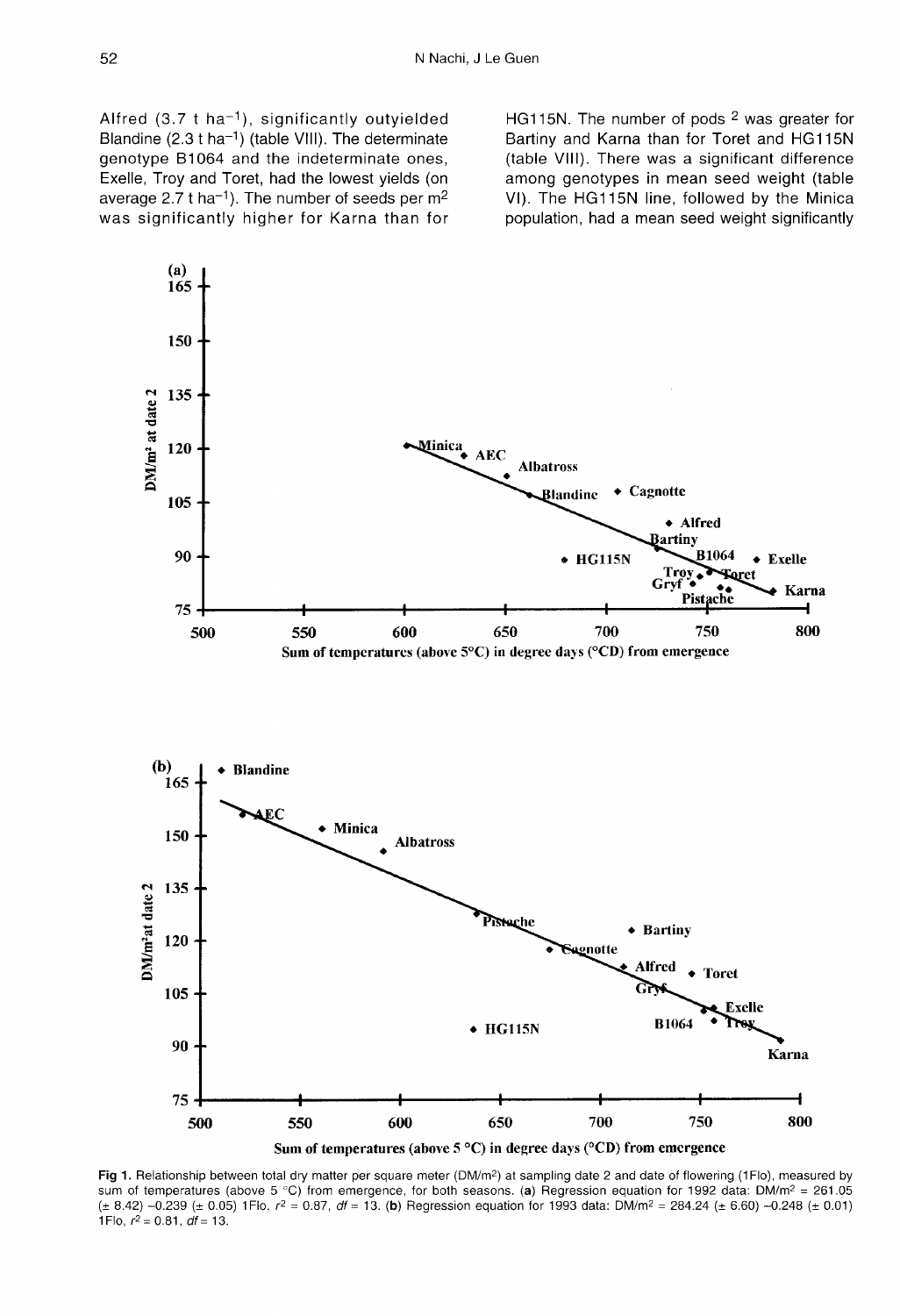Table V. Correlation coefficients between reproductive dry matter accumulated at harvest (date 5) and total dry matter of plant, and of different organs at early sampling dates, for 1992 and 1993.

| Sampling |                    |                                           | 1992   |           |                        |                    |                    | 1993 |                  |                        |
|----------|--------------------|-------------------------------------------|--------|-----------|------------------------|--------------------|--------------------|------|------------------|------------------------|
| date     | Plant              | Main stem Leaves                          |        | Tiller    | Reproductive<br>organs | Plant              | Main stem Leaves   |      | Tiller           | Reproductive<br>organs |
|          |                    |                                           |        |           |                        |                    |                    |      |                  |                        |
|          |                    |                                           |        |           |                        |                    |                    |      |                  |                        |
| 2        |                    | 0.690 <sup>b</sup>                        | 0.445a | $-0.453a$ |                        |                    | 0.677 <sup>b</sup> |      | $0.697b -0.475a$ |                        |
| 3        |                    | 0.667 <sup>b</sup>                        |        | $-0.660b$ |                        |                    | 0.557a             | -    | $-0.759b$        |                        |
| 4        | 0.470a             | 0.454a                                    |        |           | 0.765 <sup>b</sup>     | 0.499a             | 0.445a             |      |                  | 0.862 <sup>b</sup>     |
| 5        | 0.982 <sup>b</sup> | 0.554a                                    |        |           | 1.000                  | 0.987 <sup>b</sup> | 0.578a             |      |                  | 1.000                  |
|          |                    | the company of the company of the company | $\sim$ | .         |                        |                    |                    |      |                  |                        |

The threshold of significance at 5<sup>a</sup> and 1%<sup>b</sup> levels, for  $df = 13$ ; only significant correlation coefficients are given.

greater than other genotypes. The lowest seed weights were recorded for Alfred, Karna, Troy, Gryf and Exelle. B1064 and the other genotypes presented intermediate values (table VIII). On average, the contribution of main stem and tillers



Fig 2. Relationship between reproductive dry matter accumulated per square meter (DM rep/m<sup>2</sup>) at complete maturity (date 5) and dry matter accumulated by tillers at date 3, for 15 genotypes and for each season, 1992 (a) ( $r = -0.682$ ,  $P <$ 0.01) and 1993 (b)  $(r = -0.651, P < 0.01)$ .

to the total number of the seeds varied with the genotype (fig 3). For both seasons and for most of the faba bean genotypes, the main stem contributed most of the seeds (> 65%). However, for B1064 and Toret, the main stem and the tillers supplied equal contributions of seeds. These differences in the contribution of main stem and tillers to seed yield did not result from the numbers of tillers formed per plant, since no significant correlation between these components was found.

For both years, correlation coefficients between seed yield and number of seeds, seed yield and mean seed weight were significant (table IX). Seed yield was highly correlated with the number of seeds per  $m<sup>2</sup>$ , while it was weakly correlated with mean seed weight. A high negative correlation between the number of seeds per m2 and mean seed weight was found. The mean seed weight was also negatively correlated to the number of pods per m<sup>2</sup> ( $r = -0.564$ )  $-0.618, P < 0.05$ ).

## Seed yield and total biomass accumulated by the plant and by parts of plant

For both years significant correlations between the seed yield, its components (number of seeds and mean seed weight) and the total biomass accumulation during the growth period (from dates 2 to 5) were established (table IX). Correlation coefficients did not differ significantly  $(P = 0.05)$  from one year to the other. Seed yield was positively correlated with the dry weight of the reproductive organs at date 5 (harvest) and with the total dry matter accumulated by the plant at date 4. A positive correlation was also noted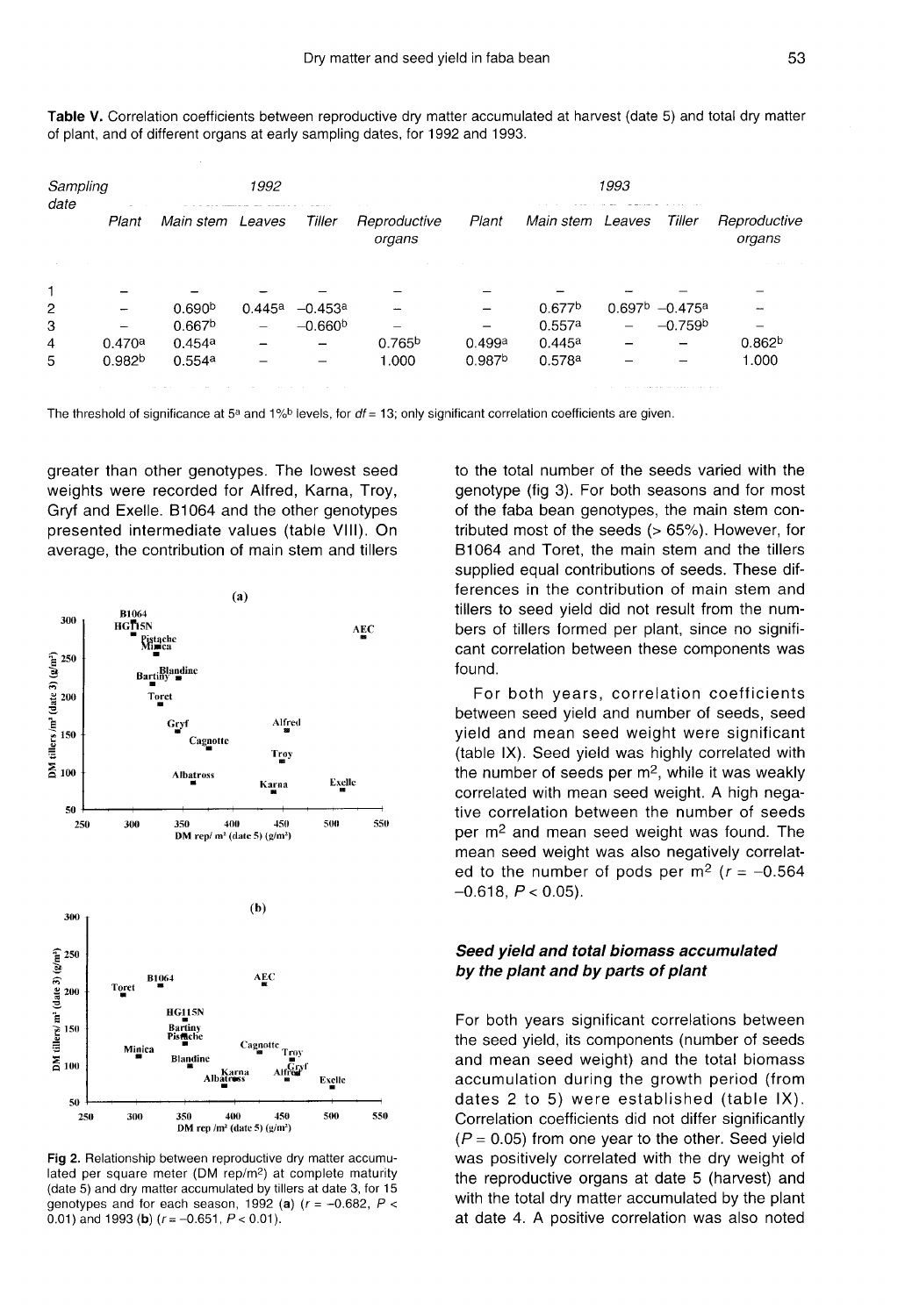|                                                                                                                                                                                                                               | $\mathcal{A}(\mathbf{x})$ . The $\mathcal{A}(\mathbf{x})$      |             | contact and contact and | the same companies of the co- |  |
|-------------------------------------------------------------------------------------------------------------------------------------------------------------------------------------------------------------------------------|----------------------------------------------------------------|-------------|-------------------------|-------------------------------|--|
| Source variation                                                                                                                                                                                                              | df                                                             | Mean square | F value                 | P > F                         |  |
|                                                                                                                                                                                                                               |                                                                |             | a communicación         |                               |  |
| Seed yield                                                                                                                                                                                                                    |                                                                |             |                         |                               |  |
| Genotype                                                                                                                                                                                                                      | 14                                                             | 9799.45     | 5.71                    | 0.0001                        |  |
| Year                                                                                                                                                                                                                          | 1                                                              | 36 838.42   | 21.45                   | 0.0001                        |  |
| Block (year)                                                                                                                                                                                                                  | $\overline{4}$                                                 | 227.09      | 0.13                    | 0.8715                        |  |
| Genotype x year interaction                                                                                                                                                                                                   | 14                                                             | 1486.99     | 0.87                    | 0.5609                        |  |
| Error                                                                                                                                                                                                                         | 56                                                             | 1 717.16    |                         |                               |  |
| $CV = 20.79%$                                                                                                                                                                                                                 |                                                                |             |                         |                               |  |
| Number of poids /m <sup>2</sup>                                                                                                                                                                                               |                                                                |             |                         |                               |  |
| Genotype                                                                                                                                                                                                                      | 14                                                             | 25 180.40   | 2.89                    | 0.0103                        |  |
| Year                                                                                                                                                                                                                          | $\mathbf{1}$                                                   | 228 684.96  | 26.28                   | 0.0001                        |  |
| Block (year)                                                                                                                                                                                                                  | 4                                                              | 10 634.76   | 1.22                    | 0.3747                        |  |
| Genotype x year interaction                                                                                                                                                                                                   | 14                                                             | 12 078.53   | 1.39                    | 0.3501                        |  |
| Error                                                                                                                                                                                                                         | 56                                                             | 8702.95     |                         |                               |  |
| $CV = 30.55\%$                                                                                                                                                                                                                |                                                                |             |                         |                               |  |
| Number of seed /m <sup>2</sup>                                                                                                                                                                                                |                                                                |             |                         |                               |  |
| Genotype                                                                                                                                                                                                                      | 14                                                             | 100 617.81  | 9.20                    | 0.0001                        |  |
| Year                                                                                                                                                                                                                          | 1                                                              | 860 248.90  | 78.64                   | 0.0001                        |  |
| Block (year)                                                                                                                                                                                                                  | 4                                                              | 1 322.80    | 0.12                    | 0.7374                        |  |
| Genotype x year interaction                                                                                                                                                                                                   | 14                                                             | 7474.83     | 0.68                    | 0.3290                        |  |
| Error                                                                                                                                                                                                                         | 56                                                             | 10 938.88   |                         |                               |  |
| $CV = 28.08%$                                                                                                                                                                                                                 |                                                                |             |                         |                               |  |
| Mean seed weight                                                                                                                                                                                                              |                                                                |             |                         |                               |  |
| Genotype                                                                                                                                                                                                                      | 14                                                             | 0.18        | 6.92                    | 0.0001                        |  |
| Year                                                                                                                                                                                                                          | $\mathbf{1}$                                                   | 0.02        | 0.75                    | 0.0852                        |  |
| Block (year)                                                                                                                                                                                                                  | $\overline{4}$                                                 | 0.01        | 0.27                    | 0.7014                        |  |
| Genotype x year interaction                                                                                                                                                                                                   | 14                                                             | 0.01        | 0.40                    | 0.5740                        |  |
| Error                                                                                                                                                                                                                         | 56                                                             | 0.03        |                         |                               |  |
| $CV = 10.32%$                                                                                                                                                                                                                 |                                                                |             |                         |                               |  |
| The company's company and company and the company's and the company's and the company's and the company's and the company's and the company's and the company's and the company's and the company's and the company's and the | The contract of the communications of the contract of the con- |             |                         |                               |  |

Table VI. Analysis of variance of seed yield and yield components for 15 genotypes and for two seasons (1992 and 1993).

between the number of seeds per m2 and the dry weight of the reproductive organs and the plant at date 5. From dates 3 to 5, the number of seeds per m<sup>2</sup> was positively correlated to the dry matter accumulated in the main stem. In contrast, dry weights of the tillers were negatively correlated with the number of seeds per m2. A negative correlation was also noted between this characteristic and the dry weight of the plant at date 3. The mean seed weight was positively correlated to the total dry matter accumulated by the plant and by the tillers at date 3. These positive corre-

Table VII. Seed yield and yield components for the 1992 and 1993 seasons.

| Yield component                     |        | 1992 | the contract of the contract of | 1993 |
|-------------------------------------|--------|------|---------------------------------|------|
|                                     | Mean   | SF   | Mean                            | SE   |
| Yield $(t \text{ ha}^{-1})$         | 3.84   | 0.72 | 2.96                            | ⊧.85 |
| Number of pods/m <sup>2</sup>       | 373.20 | 1.90 | 169.20                          | 0.77 |
| Number of seeds/m <sup>2</sup>      | 039.10 | 0.91 | 800.90                          | .48  |
| Mean seed weight (g) at 0% humidity | 0.37   | 0.02 | 0.37                            | 0.01 |

SE standard error.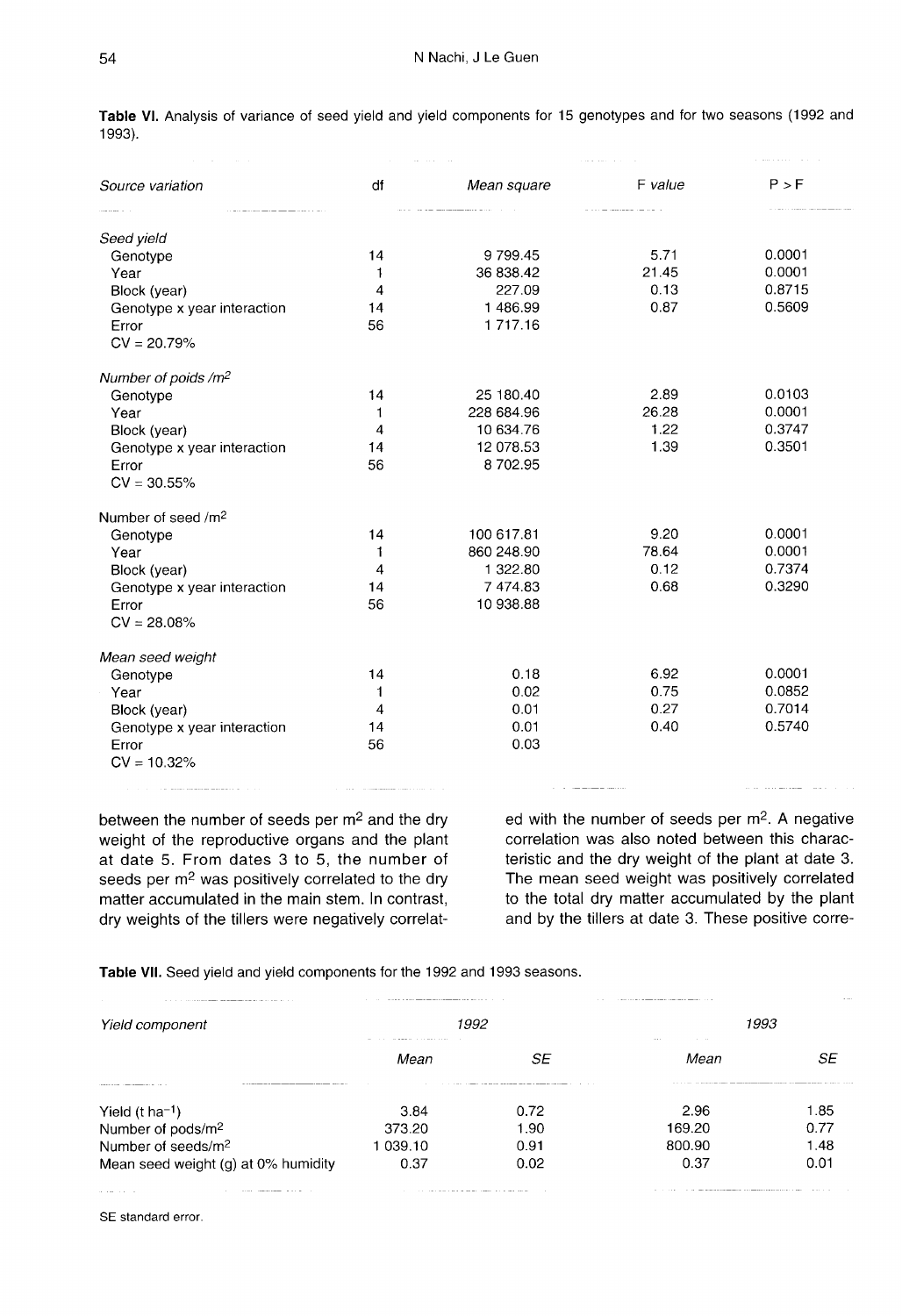| Genotype      | Seed yield         | Number of             | Number of           | Mean seed weight (g) |
|---------------|--------------------|-----------------------|---------------------|----------------------|
|               | $(t \, ha^{-1})$   | seeds/m <sup>2</sup>  | pods/m <sup>2</sup> | at 0% humidity       |
|               |                    |                       |                     |                      |
| <b>AEC</b>    | 3.94a              | 803.70 <sup>d</sup>   | 205.00de            | 0.49 <sup>b</sup>    |
| Albatross     | 3.29bc             | 940.03 <sup>cd</sup>  | 235.37 <sup>d</sup> | 0.35 <sup>c</sup>    |
| Alfred        | 3.46 <sup>b</sup>  | 1152.83 <sup>c</sup>  | 300.69 <sup>b</sup> | 0.30 <sup>c</sup>    |
| Bartiny       | $3.26$ bc          | 880.54 <sup>d</sup>   | 551.59 <sup>a</sup> | 0.37 <sup>c</sup>    |
| Blandine      | 2.30 <sup>e</sup>  | 620.71 <sup>e</sup>   | 243.97°             | 0.37 <sup>c</sup>    |
| Cagnotte      | 3.26 <sub>pc</sub> | 959.37 <sup>cd</sup>  | 247.00°             | 0.34 <sup>c</sup>    |
| Exelle        | 2.92 <sup>d</sup>  | 1 329.04b             | 346.97 <sup>b</sup> | 0.22 <sup>d</sup>    |
| Gryf          | 3.30 <sub>pc</sub> | 1 032.36 <sup>c</sup> | 277.37c             | 0.32 <sub>c</sub>    |
| <b>HG115N</b> | 3.26 <sub>bc</sub> | 459.04f               | 132.99f             | 0.71a                |
| Karna         | 3.35 <sub>pc</sub> | 1 522.37a             | 417.99ab            | 0.22 <sup>d</sup>    |
| Minica        | 3.18 <sup>c</sup>  | 577.36 <sup>e</sup>   | 126.00f             | 0.55 <sup>b</sup>    |
| Pistache      | 3.38 <sub>pc</sub> | 806.37d               | 321.30 <sup>b</sup> | 0.42 <sup>b</sup>    |
| B1064         | 2.89 <sup>d</sup>  | 901.70 <sup>d</sup>   | 236.69 <sup>d</sup> | 0.32 <sup>c</sup>    |
| Toret         | 2.79 <sup>d</sup>  | 775.70 <sup>d</sup>   | 167.37 <sup>e</sup> | 0.36 <sup>c</sup>    |
| Troy          | 3.15 <sup>c</sup>  | 1 050.20 <sup>c</sup> | 274.00°             | 0.30 <sup>c</sup>    |
| Mean          | 3.40               | 920.75                | 272.29              | 0.37                 |
| <b>SE</b>     | 1.57               | 3.20                  | 1.20                | 0.01                 |

Table VIII. Seed yield and yield components of 15 faba genotypes over two years.

\* Values followed by the same letter are not significantly different at the 5% probability level. SE: standard error.

lations might result from an indirect effect of the number of seeds per  $m<sup>2</sup>$ , because a significant correlation was found between mean seed weight and the number of seeds. In order to discard the effect of the number of seeds per m<sup>2</sup>, partial correlation coefficients were therefore calculated. No significant partial correlation was established between the dry weight of the tillers at date 3 and the mean seed weight, while for the dry weight of the plant at date 3 and the mean seed weight the partial correlation was only significant in 1992 ( $r = 0.628$ ).

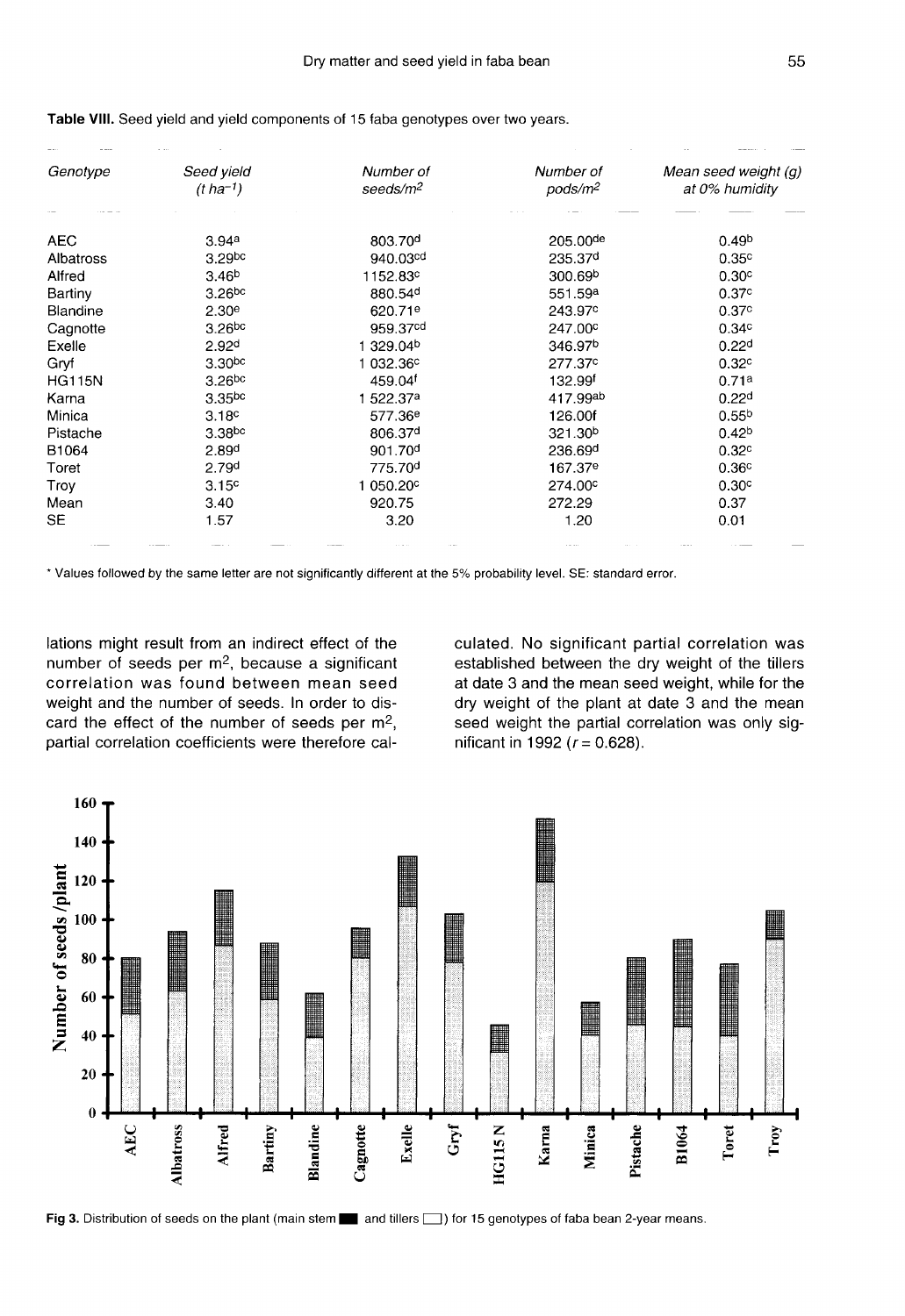|                                                     | 1992               |                    |                       |                    | 1993       |                    |  |  |
|-----------------------------------------------------|--------------------|--------------------|-----------------------|--------------------|------------|--------------------|--|--|
|                                                     | SY                 | MSW                | $NS/m^2$              | SY                 | <b>NSW</b> | NS/m <sup>2</sup>  |  |  |
| Seed yield (SY)                                     | 1.000              |                    |                       | 1.000              |            |                    |  |  |
| Mean seed weight (MSW)                              | 0.560a             | 1.000              |                       | 0.548a             | 1.000      |                    |  |  |
| Number of seeds/m <sup>2</sup> (NS/m <sup>2</sup> ) | 0.850 <sup>b</sup> | $-0.937b$          | 1.000                 | 0.750 <sup>b</sup> | $-0.755b$  | 1.000              |  |  |
| Reprodudtive dry matter at date 5                   | 0.650 <sup>b</sup> |                    | 0.707 <sup>b</sup>    | 0.750 <sup>b</sup> |            | 0.757 <sup>b</sup> |  |  |
| Vegetative dry matter at date 5                     |                    |                    | 0.645 <sup>b</sup>    |                    |            | 0.695              |  |  |
| Main stem dry matter at date 5                      |                    |                    | 0.674 <sup>b</sup>    |                    |            | 0.543a             |  |  |
| Tillers dry matter at date 5                        |                    |                    |                       |                    |            |                    |  |  |
| Plant dry matter at date 4                          | 0.736 <sup>b</sup> |                    |                       | 0.636a             |            |                    |  |  |
| Main stem dry matter at date 4                      |                    |                    | 0.643 <sup>b</sup>    |                    |            | 0.648 <sup>b</sup> |  |  |
| Tillers dry matter at date 4                        |                    |                    |                       |                    | 0.584a     |                    |  |  |
| Plant dry matter at date 3                          |                    | 0.785 <sup>b</sup> | $-0.641$ <sup>b</sup> |                    | 0.560a     | $-0.602a$          |  |  |
| Main stem dray matter at date 3                     |                    | $-0.561a$          | 0.719 <sup>b</sup>    |                    | $-0.564a$  | 0.590a             |  |  |
| Tillers dry matter at date 3                        |                    | 0.729 <sup>b</sup> | $-0.773b$             |                    | 0.546a     | $-0.564a$          |  |  |
| Plant dry matter at date 2                          |                    |                    |                       |                    |            |                    |  |  |
| Tillers dry matter at date 2                        |                    |                    | $-0.791b$             |                    |            | $-0.643b$          |  |  |
|                                                     |                    |                    |                       |                    |            |                    |  |  |

Table IX. Correlation coefficients for yield, yield components and total dry matter of plant and organs for 15 genotypes at sampling dates during the 1992 and 1993 seasons.

المتفسط للمالية

The threshold of significance at 5<sup>a</sup> and 1%<sup>b</sup> level, for  $df = 13$ ; only significant correlation coefficients are indicated.

## DISCUSSION AND CONCLUSION

For all characters analysed (dry matter, yield and yield components), the differences between the 1992 and 1993 seasons may have resulted from different climatic conditions, mainly rainfall, recorded during the growing period. From midflowering, the rainfall in 1993 was lower and more irregularly distributed than in the previous year. In 1993 the high water supply until the beginning of flowering allowed the crops to produce more biomass at dates 1 (during the vegetative phase) and 2 (beginning of flowering) than in 1992. However, from dates 3 to 5, the low amount of dry matter accumulated in 1993 compared to 1992 may have been due to the low rainfall and water deficit recorded from June onward. This result agrees with those obtained from experiments conducted under irrigation (Dantuma et al, 1983; Pilbeam et al, 1990; Grashoff, 1990). These studies also indicated that the reduction in dry matter production per m2 affects seed yield. This may explain the lower seed yield obtained in 1993 as a consequence of a lot of abortion of reproductive organs (Poulsen, 1974; Magyarosi and Sjödin, 1976). This is shown by the low number of pods per m<sup>2</sup> in 1993. In contrast, environmental conditions seemed to have no influence on mean seed weight. Kriogman et al (1980), for different cultivars of faba bean, also found that drought reduced the number of pods and seeds per m<sup>2</sup>, but had no effect on mean seed weight. However, the differences noted between mean seed weight of the 15 genotypes obtained in our experimental conditions and that reported by GEVES (1994) may be due to our experimental conditions (soil, weather, sowing date and sowing density) which did not allow attainment of potential mean seed weight.

The seed yield variation recorded between the two years resulted mainly from variation of the number of pods per  $m<sup>2</sup>$ , which decreased by 54% in 1993. However, the number of seeds per pod was higher in 1993 (on average five seeds) than in 1992 (on average three seeds). This result indicates that the main origin of seed yield variation resulted from variations in the number of pods per plant. Favourable growing conditions may permit an increase in the number of pods per plant but might favour abortions of seeds with pods under the effect of competition for assimilates between organs. It could also be the consequence of the production of pods at higher nodes, where the number of seeds per pod is likely to be lower.

For all the characters analysed, significant differences between faba been genotypes were found. Compared with indeterminate genotypes, the determinate B1064 genotype did not show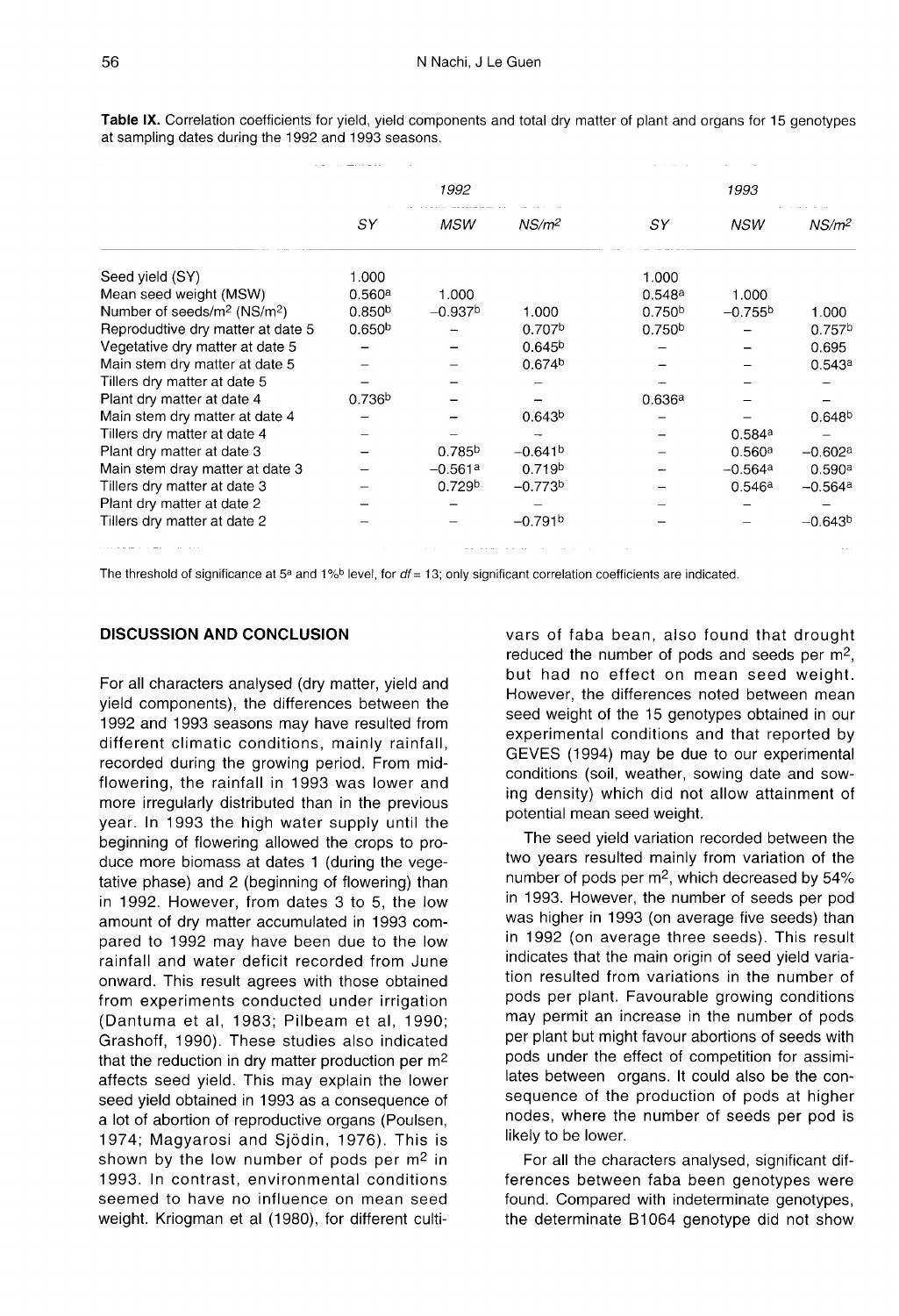any particular behaviour, except for the number of tillers per plant. Indeed, for B1064, the increase of dry matter per  $m<sup>2</sup>$  from dates 3 to 4 coincided with the maximum number of tillers. This indicates that during pod-setting and seedfilling, B1064 sustained growth of new tillers development (ie, new competitor sinks). These tillers may generate high competition for assimilate distribution between organs, and then negatively affect seed yield. Pilbeam et al (1989b), Pilbeam et al (1990) and Stützel and Aufhammer (1992) have already established a strong relationship between tillering and competition for assimilates between vegetative and reproductive organs in V faba, especially in determinate genotypes.

From dates 4 to 5, the loss of total dry matter per plant recorded for all genotypes resulted mainly from senescent plant parts which fell before harvest. The large decrease in dry matter observed for Minica and B1064 (on average about 57%) might be explained by the fact that B1064 and Minica showed more abortion of pods at stage II than other genotypes, as was observed during a previous experiment conducted under the same conditions (data not shown). We also noticed that Minica and B1064 lost more leaves and tillers than the other genotypes. B1064 had also barren branches at maturity. This can also explain the low seed yield of B1064 over both years of the experiment. Some authors (Baker et al, 1984; Silim and Saxena, 1992) reported that low seed yield of determinate faba bean genotypes may result from a tendency to grow more branches than can be brought to fructification, and these remain barren at maturity, thus wasting biomass in vain.

These results also showed a strong correlation between the dry matter accumulated per  $m<sup>2</sup>$  at an early stage (date 1) and the size of the seeds sown. The relationship between these two characters may result partially from more dry matter in larger seeds than in smaller ones. This accumulation stimulates seed germination and seedling emergence. Studies with faba bean (Rowland and Gusta, 1977), pea (Hedley and Ambrose, 1981; Dumoulin, 1994) and white lupin (Huyghe, 1993) have shown that seedlings developed from large seeds were more vigorous than plants derived from small seeds.

At the flowering stage, early flowering genotypes accumulated more dry matter than late flowering ones. A strong correlation was established (although lower in 1993 than in 1992) between date of flowering of genotypes and total dry matter accumulated per  $m<sup>2</sup>$  at this stage. This suggests that early genotypes present the highest growth rates, or that environmental conditions during dry matter accumulation were favourable during a longer period for early genotypes than for late ones.

Analysis of correlations let us identify more determining characters, which may influence dry matter in reproductive organs at maturity (date 5), seed yield and yield components. For both years, although the climatic conditions were different, relationships between these characters were similar. This shows that growth pattern was not modified by year. From dates 2 to 3, the increase in the dry matter of the tillers was negatively related to the amount of total dry matter and to the reproductive dry matter accumulated at date 5. It was also negatively correlated to the number of seeds per  $m^2$ . All genotypes, except hybrid AEC, followed this relationship. In fact, this result indicates that the presence of tillers is strongly associated with low total dry matter at date 5 and the number of seeds per m<sup>2</sup>. For these spring types of faba bean grown at a low plant density, it is likely that tillers induce a high competition for assimilates between organs, which may modify the partitioning of the biomass, with negative consequences on the dry matter in the pods at date 5 and on the number of seeds par m2. Concerning hybrid AEC, the presence of tillers was not associated either with its total dry matter accumulated at harvest or with its number of seeds per m2. The hybrid vigour of this genotype may permit a high early accumulation of dry matter in its tillers and a high accumulation of dry matter in its reproductive organs.

The partial correlation analysis indicates that the relationship between the mean seed weight and the dry weight of tillers at date 3 may result only from the indirect effect of the relationship noticed between the number of seeds and dry weight of tillers and from the relationship between the number of seeds per  $m<sup>2</sup>$  and mean seed weight. In contrast, concerning the plant, partial correlations indicate that total dry matter accumulated by the plant at date 3 might directly affect mean seed weight, so that a high accumulation of dry matter by the plant at this date increases mean seed weight but reduces the number of seeds per  $m<sup>2</sup>$ . On the other hand, at date 3, the positive correlation noted between the total dry matter accumulated in the main stem and the number of seeds per  $m<sup>2</sup>$ , and the negative relationship between the dry weight of the main stem and the mean seed weight, result only from the competition between the number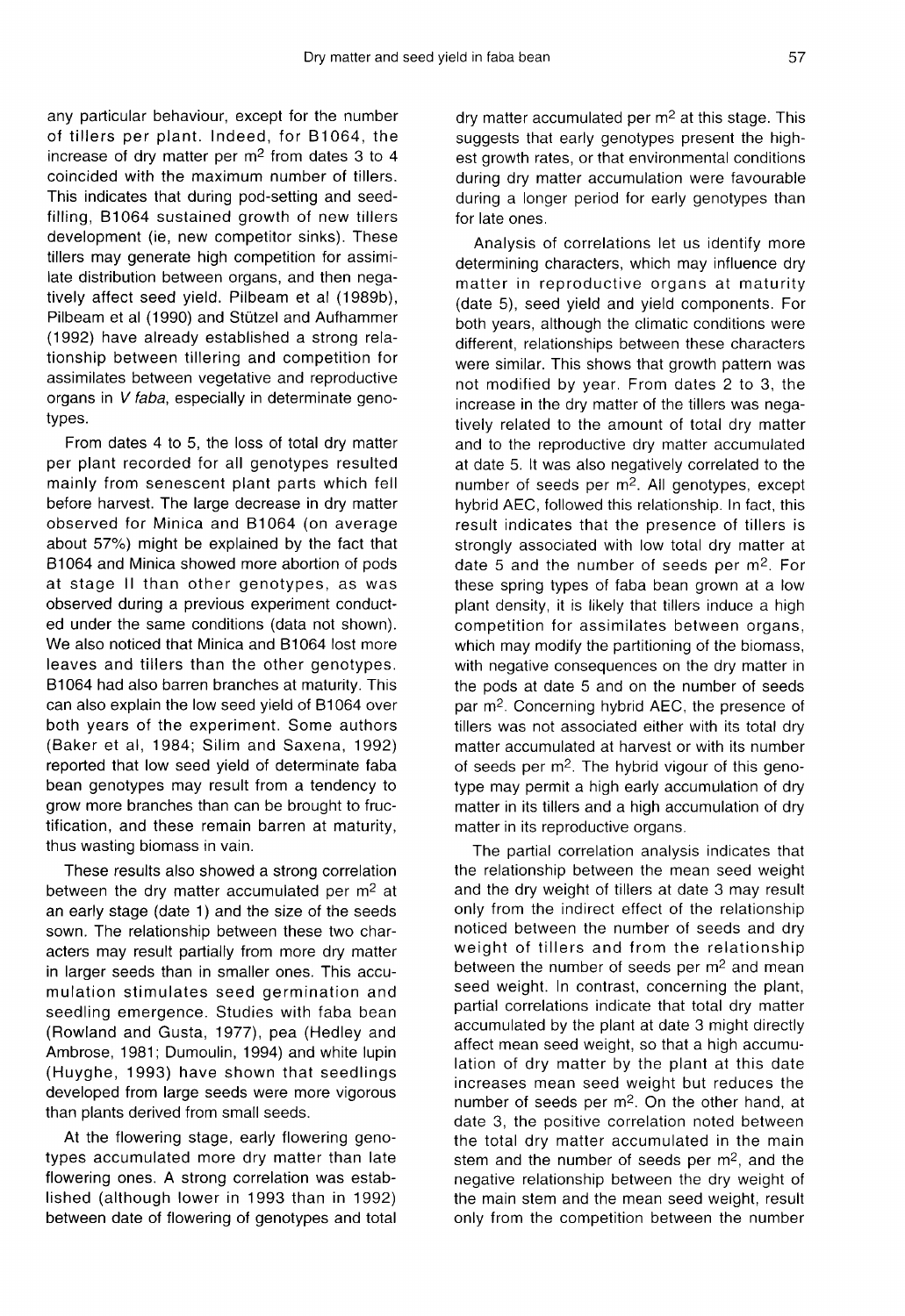of seeds per m<sup>2</sup> and the mean seed weight. An opposition between an increase in the dry weight of the main stem and the tillers was also noticed. Within the limits of our experimental conditions, the increase in the dry weight of the tillers did not seem to contribute to increase either the number of seeds per m2 or the mean seed weight. This clearly shows the negative effect of an increase in tillering ability in spring genotype faba beans. Therefore, it might be more interesting in spring genotypes to develop a plant structure with a single stem.

We have also observed that the number of seeds per  $m<sup>2</sup>$  is the yield component that shows the highest correlation with seed yield, and is therefore the most important component for yield improvement. This relationship has already been underlined by other authors on faba bean (Kambal, 1969), pea (Duthion et al, 1987b; Dumoulin, 1994) and soyabean (Lejeune-Henaut, 1992). In contrast, yield was less correlated with mean seed weight. Our results also identified a negative relationshp between the two main components of seed yield (number of seeds per m2 and mean seed weight). It seems that the genotype which formed a large amount of seeds per m<sup>2</sup> showed the lowest seed weight. This may be due to an increased competition among sinks.

The hybrid AEC seems to better use its dry matter accumulated by tillers than other genotypes in the elaboration of its number of seeds. Le Guen and Duc (1992) have already underlined one superiority of faba bean hybrids for some characters. Analysis of correlations let us establish that the size of seeds sown and the date of flowering can be good indicators of vegetative vigour in faba beans. The dry weight of the main stem at date 3 seems to be a good and an early indicator of the number of seeds per m2 and the mean seed weight. A strong opposition between the dry weights of tillers and the main stem, allowing the identification of a competitive effect between these two types of organs, was also found.

## ACKNOWLEDGMENTS

We are indebted to C Huyghe, L Saur and M Trottet for their many helpful suggestions and valuable discussions and corrections throughout the preparation of this manuscript. We thank J Poisson, R Esnault, and G Morin for their technical assistance. This work was supported by the French Ministry of Cooperation and the Algerian Ministry of Agriculture. We also thank UNIP (Union nationale interprofessionelle des plantes riches en protéines) for its financial support of this project.

### **REFERENCES**

- Baker DA, Chapman GP, Standish MJ, Bailey MP (1984) Growth habit in relation to assimilate partitioning and some consequences for breeding. In: Vicia faba L: Agronomy Physiology and Breeding (PD Hebblethwaite, TCK Dawkins, MC Heath, G Lockwood, eds), Martinus Nijhoff/Dr W Junk, The Hague, 23-28
- Berthelem P, Duc G, Le Guen J, Picard J (1984) Sélection de la féverole : situation actuelle et perspectives. Recueil des communications des journées nationales sur les protéagineux 53-56
- Bond DA (1986) Yield stability of composite populations and inbred lines of winter beans (Vicia faba L). Biol Zentralbl 105, 129-135
- Bond DA (1987) Recent developments in breeding field beans (Vicia faba L). Plant Breed 99, 1-26
- Chapman GP, Fagg CW, Peat WE (1979) Parthenocarpy and internal competition in Vicia faba L. Z Pflanzenphysiol 89, 119-127
- Dantuma G, Thompson R (1983) Whole-crop physiology and yield components. In: The Faba Bean (PD Hebblethwaite, ed), Butterworths, 143-157
- Dumoulin V (1994) Étude de la variabilité génétique chez le pois protéagineux (Pisum sativum L) pour l'élaboration du rendement. Importance des interactions génotype x milieu. PhD Thesis, INA-PG, 232 p
- Duthion C, Amarger N, Mariotti A (1987a) Accumulation potentielle de matière sèche et d'azote chez le lupin blanc de printemps (Lupinus albus L). agronomie 8, 585-593
- Duthion C, Ney B, Pigeaire A (1987b) Groupe Agrophysiologie du pois. Compte tenu des travaux effectués sur pois de printemps lors de la campagne 1986 (cv Finale, Amino, Solora). Doc Int 22 p
- Egli DB, Guffy RD, Leggett JE (1985) Partitioning of assimilate between vegetative and reproductive growth in soybean. Agron J77, 917-922
- Filippetti A, De Pace C (1983) Improvement of grain yield in Vicia faba L by using experimental mutagenesis. I. Frequency and types of mutations induced by gamma-radiation. Genet Agrar XXXVII, 53-68
- Gates P, Smith ER, Boulter D (1983) Reproductive physiology of Vicia faba L. In: The Faba Bean (PD Hebblethwaite, ed), Butterworths, 133-142
- GEVES (1994) Plantes fourragères deuxième partie : protéagineux et fourragères annuelles. Bull Variétés, 19-44
- Grashoff C (1990) Effect of pattern of water supply on Vicia faba L. 1. Dry matter partitioning and yield variability. Neth J Agric Sci 38, 21-44
- Hedley CC, Ambrose MJ (1981) Designing 'leafless' plants for improving yields of dried pea. Adv Agron 31, 805-810
- Huyghe C (1993) Growth of white lupin seedlings during the rosette stage as affected by seed size. agronomie 13, 145-217